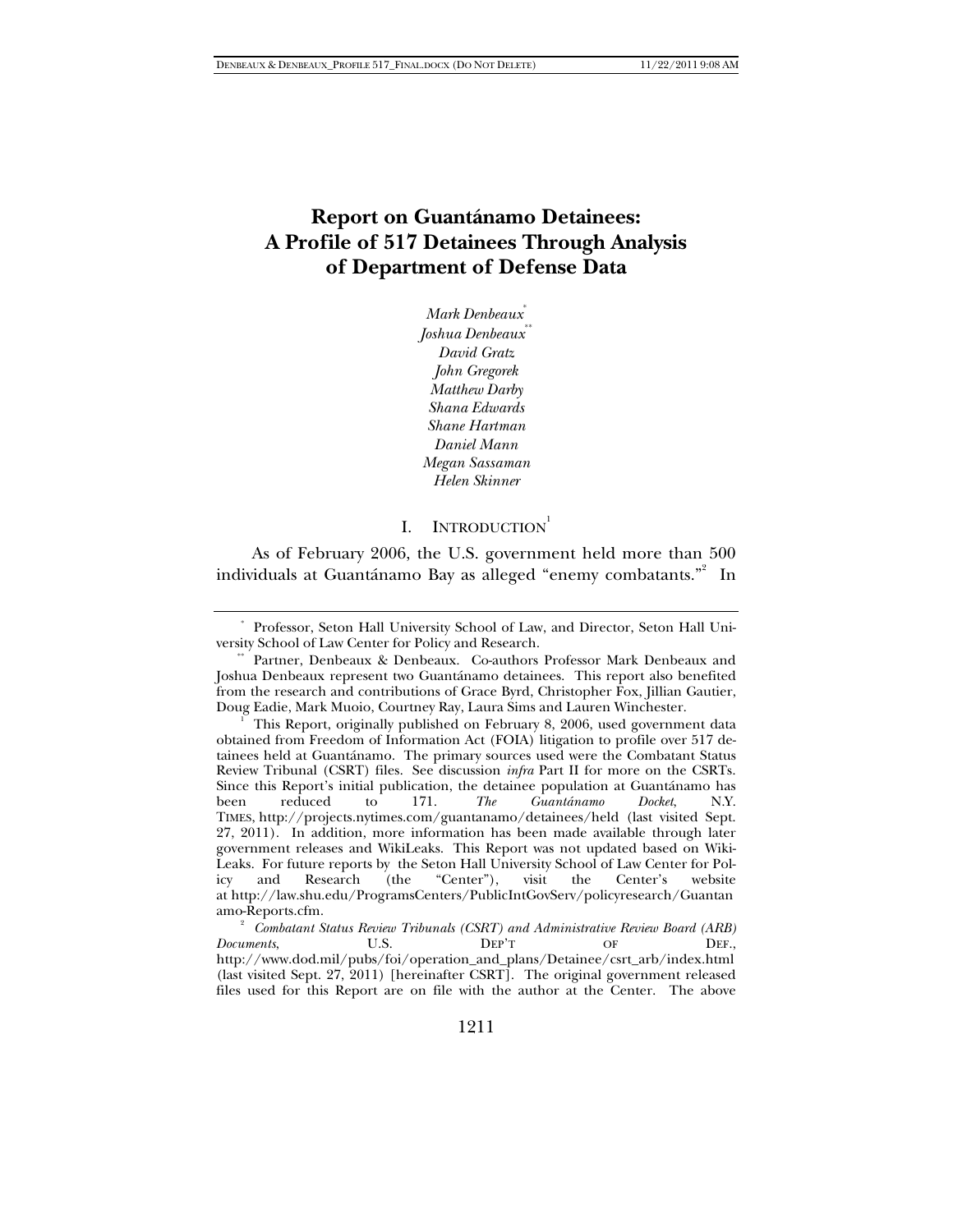attempting to defend the necessity of the Guantánamo detention camp, the government routinely referred to this group as "the worst of the worst" of the government's enemies.<sup>3</sup> The government had detained most of these individuals for more than four years; yet only ten, approximately, were charged with any violations of the laws of war.<sup>4</sup> The rest remained detained based on the government's own conclusions, without the prospect of a trial or judicial hearing.<sup>5</sup> During these lengthy detentions, the government had sufficient time to conclude whether, in fact, these men were enemy combatants and to document its rationale.

On March 28, 2002, in a Department of Defense briefing, Secretary of Defense Donald Rumsfeld said:

As has been the case in previous wars, the country that takes prisoners generally decides that they would prefer them not to go back to the battlefield. They detain those "enemy combatants" for the duration of the conflict. They do so for the very simple reason, which I would have thought is obvious——namely to keep them from going right back and in this case killing more Americans and conducting more terrorist acts.<sup>6</sup>

This Report concludes, however, that the large majority of detainees never participated in any combat against the United States on a battlefield. Therefore, while setting aside the significant legal and constitutional issues at stake in federal Guantánamo habeas litigation, this Report merely addresses the factual basis underlying the public representations regarding the status of the Guantánamo detainees as made in 2006.

sources, released after this Report's initial publication, contain the data relevant to this Report and also include new data such as detainee names and Internment Serial Numbers (ISNs). 3

<sup>&</sup>lt;sup>3</sup> See Joseph Margulies, *A Year and Holding, Limbo is No Place to Detain Them*, WASH. POST, Dec. 22, 2002, at B1 ("Rear Adm. John D. Stufflebeem, deputy director of operations for the Joint Chiefs of Staff, said: 'They are bad guys. They are the worst of the worst, and if let out on the street, they will go back to the proclivity of trying to kill Americans and others.'"). 4

Peter Finn, *Guantanamo Detainee Faces Capital Charges in Cole Attack*, WASH. POST, Apr. 21, 2011, at A3.

<sup>&</sup>lt;sup>5</sup> Since initial publication, the Supreme Court of the United States held that the detainees at Guantánamo are entitled to file habeas petitions and to participate in hearings. *See* Boumediene v. Bush, 553 U.S. 723 (2008). 6

Donald Rumsfeld, Sec'y of Def., Department of Defense News Briefing— Secretary Rumsfeld and General Myers (Mar. 28, 2002), *available at* http://www.defense.gov/transcripts/transcript.aspx?transcriptid=3380; *see also* Katherine Q. Seelye, *Threats and Responses: The Detainees; Some Guantanamo Prisoners Will Be Freed, Rumsfeld Says*, N.Y. TIMES, Oct. 23, 2002, at A14.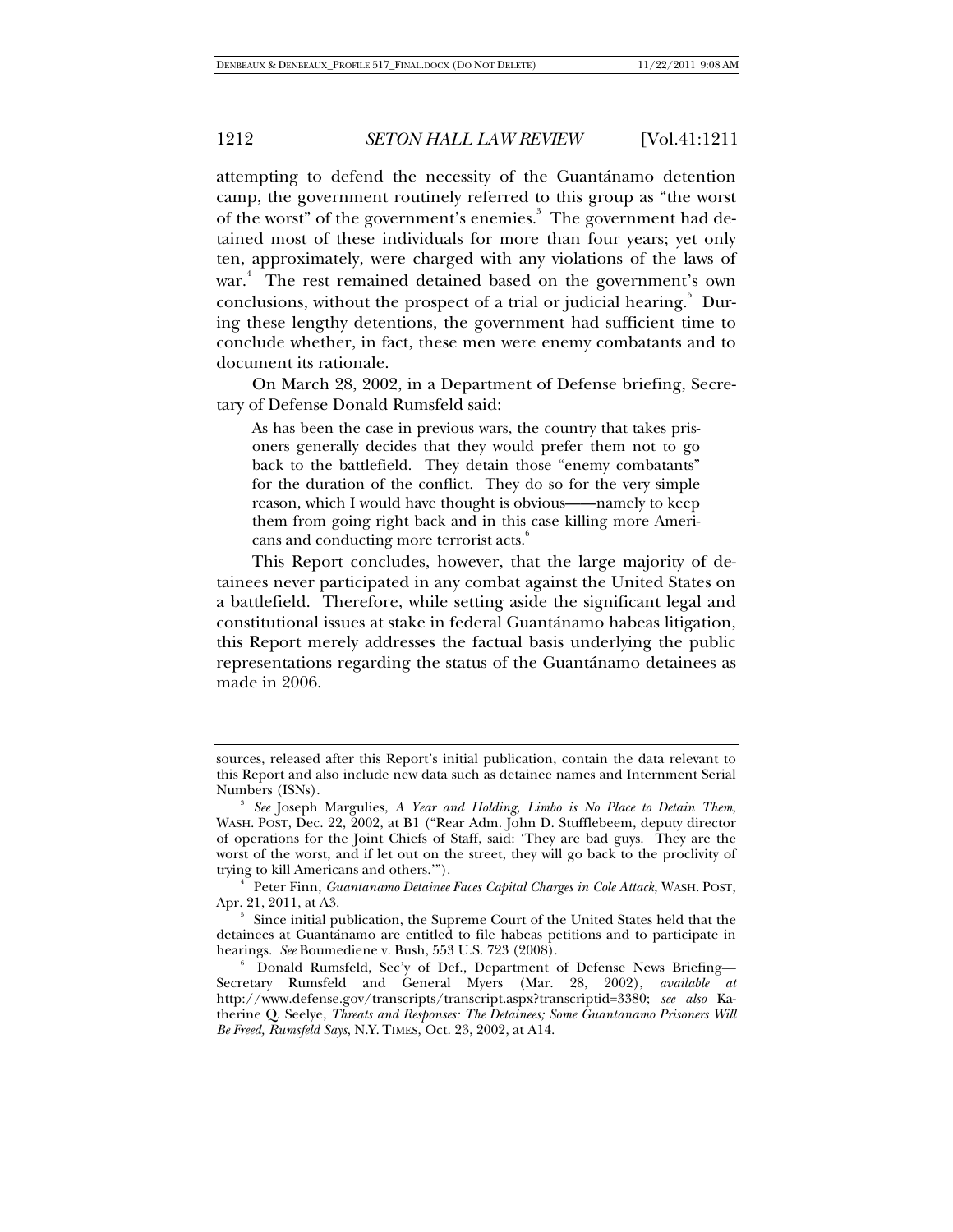Part II of this Report describes the sources and limitations of the data analyzed here. Part III describes the government's "findings." These "findings" constitute the government's determination that the individual in question was an enemy combatant. The government made this determination based on its classifications of terrorist groups, asserted connections between the individual and the purported terrorist groups, and the commission of "hostile acts," if any, that the government determined that the individual committed. Part IV then examines the evidence, including sources for such evidence, upon which the government relied in making these findings. Part V addresses the continued detention of individuals deemed *not* to be enemy combatants by comparing the government's allegations against such persons to similar or more serious allegations against persons still deemed to be "enemy combatants."

#### II. THE DATA

This Report examines data from written determinations that the government produced in 2006 for the detainees designated as "enemy combatants."<sup>7</sup> The government prepared these written determinations following the military hearings, known as Combatant Status Review Tribunals (CSRTs), which commenced in 2004 and were designed to ascertain whether a detainee should continue to be classified as an "enemy combatant." $^{\text{\tiny 8}}\,$  The data are limited for a number of reasons. The data are framed in the government's terms and, as such, are no more precise than the government's categories permit. In addition, the charges were anonymous in the sense that the summaries upon which this Report relies did not identify by name or Internment Serial Number (ISN)any of the prisoners.<sup>9</sup> It was therefore not possible to determine which summary applied to which prisoner at the time the Report was compiled.

Within these limitations, however, the data were very powerful because they set forth the government's publically released case for the status of the individuals. This Report assumes that the information contained in the CSRT summaries of evidence was an accurate description of the evidence relied upon by the government to conclude that each prisoner was an enemy combatant. The government

<sup>7</sup> *See* CSRT, *supra* note 2.

David L. McColgin, Editorial, *Guantanamo: Five Years and Counting*, PITTSBURGH POST-GAZETTE (Pa.), Mar. 4, 2007, at H-1.

<sup>&</sup>lt;sup>9</sup> Names and ISNs are now available through government releases. This does not change the findings of this Report, and later reports by the Center analyze more recent government releases.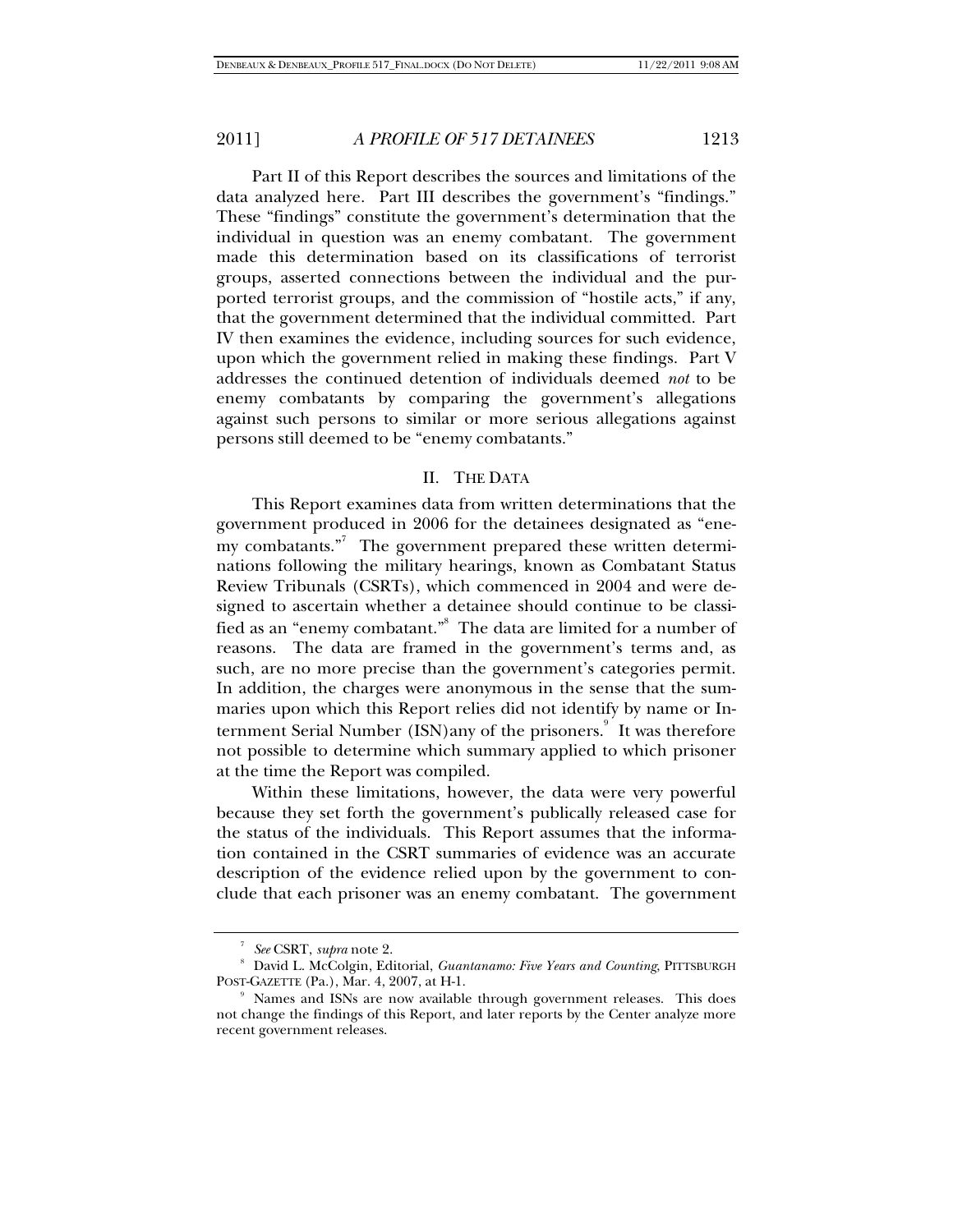filed these summaries against each individual detainee in advance of each detainee's CSRT hearing.

#### III. THE GOVERNMENT'S FINDINGS OF ENEMY COMBATANT STATUS

#### *A. Structure of the Government's Findings*

For each detainee deemed an "enemy combatant," the government provided a summary of evidence. Each summary contained the following sentence: "The United States Government has *previously determined* that the detainee is an 'enemy combatant.'"<sup>10</sup> This "determination [was] based on information possessed by the United States that indicate[d] that [the detainee qualified for his designation]. $"$ Since the government had "previously determined" that each detainee at Guantánamo Bay was an "enemy combatant" before the CSRT hearing, the "summary of evidence" released by the government is not the government's *allegations* against each detainee; rather, it is a summary of the government's *proofs* upon which the government based its determination.

Each summary of evidence has four numbered paragraphs. The  $first^{\frac{12}{2}}$  and fourth<sup>13</sup> paragraphs are jurisdictional in nature. The second paragraph state the government's definition of "enemy combatant" for purposes of the CSRT proceedings.<sup>14</sup> The third paragraph

 $\iint_{14}$ 

See e.g., Memorandum from OIC, CSRT on Summary of Evidence for Combatant Status Review Tribunal—Hicks, David Mathew to Pers. Representative at 1, Hicks v. United States, No. 02-CV-0299 (D.D.C. Oct. 1, 2004)[hereinafter, Summary, Hicks]. *available at* Hicks], *available at* 

http://www.dod.mil/pubs/foi/operation\_and\_plans/Detainee/csrt\_arb/publicly\_fil ed\_CSRT\_records\_1-91.pdf*.*

<sup>11</sup> *Id.*

<sup>&</sup>lt;sup>12</sup> See, e.g., id. ("Under the provisions of the Deputy Secretary of Defense Memorandum, dated 14 July 2006*, Implementation of Combatant Status Review Tribunal Procedures for Enemy Combatants Detained at U.S. Naval Base Guantanamo Bay, Cuba*, a Tribunal has been appointed to determine if the detainee is an enemy combatant."). 13 *See, e.g.*, *id.* at 2.

The detainee has the opportunity to contest his designation as an enemy combatant. The Tribunal will endeavor to arrange for the presence of any reasonably available witnesses or evidence that the detainee desires to call or introduce to prove that he is not an enemy combatant. The Tribunal President will determine the reasonable availability and relevance of evidence or witnesses.

See, e.g., *id.* at 1. An enemy combatant has been defined as "an individual who was part of *or* supporting the Taliban *or* al Qaida forces, *or* associated forces that are engaged in hostilities against the United States *or* its coalition partners. This includes any person who committed a belligerent act *or* has directly supported hostilities in aid of enemy forces." *Id.* (emphasis added).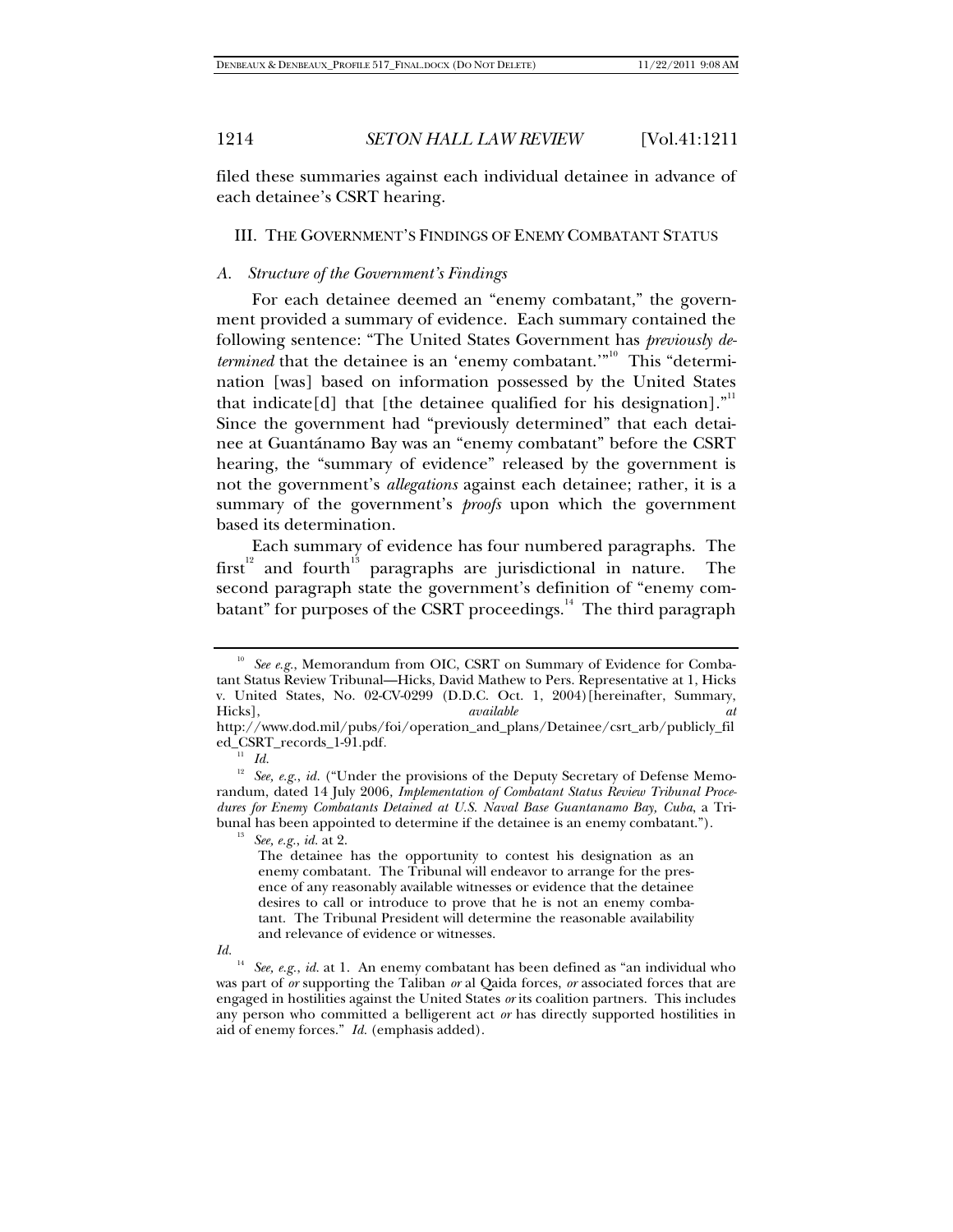summarizes the evidence that convinced the government that each detainee was an "enemy combatant."<sup>15</sup> Paragraph  $3(a)$  is the government's determination of the detainee's relationship with a "defined terrorist organization."<sup>16</sup> Paragraph 3(b) explains the government's finding that a detainee had or had not committed "hostile acts" against the United States or coalition forces.<sup>17</sup> In 55% of the reports, the government concluded that the detainee had not committed such an act and omitted the entire paragraph 3(b) section from the CSRT summary. Forty-five percent of the time, the government concluded that the detainee had committed paragraph 3(b) hostile acts against United States or coalition forces and in these cases there is a paragraph 3(b) in the CSRT summary to that effect. For those detainees whose CSRT summaries include a 3(b) finding, the government listed its specific findings "proving" the existence of the hostile acts in a brief series of sub-paragraphs. Of those CSRT summaries that contain a paragraph 3(b) "hostile acts" determination, the mean number of sub-paragraphs was two. That is, in the CSRT summaries of the 45% of detainees who allegedly committed 3(b) hostile acts, the government cited an average of two pieces of evidence for its conclusions. Fewer than 2% of all 517 CSRT summaries contained more than five 3(b) sub-paragraphs, whereas the vast majority contained one and three such "proofs" of hostile acts.

#### *B. The Definition of Enemy Combatant*

For the purposes of the CSRT, an "enemy combatant" is defined as "an individual who was part of *or* supporting the Taliban *or* al Qaida forces, *or* associated forces that are engaged in hostilities against the United States *or* its coalition partners. This includes any person who committed a belligerent act *or* has directly supported hostilities in aid of enemy forces."

<sup>&</sup>lt;sup>15</sup> *See, e.g., id.* at 1–2. 16 *See discussion <i>infra* Part IV.A. Many of the "defined terrorist organizations" referenced in the CSRT summaries of evidence are not considered terrorist organizations by the Department of Homeland Security. For a May 2011 list of designated foreign terrorist organizations, see *Current List of Designated Foreign Terrorist Organizations*, U.S. DEP'T OF STATE, http://www.state.gov/s/ct/rls/other/des/123085.htm

<sup>(</sup>last updated Sept. 15, 2011). 17 *See, e.g.*, Summary, Hicks, *supra* note 10, at 1–2. 18 *See, e.g.*, *id.* at 3. The definition of "enemy combatant" for the purpose of Guantánamo detainment has evolved. In January 2002, when the first detainees were sent from Pakistan and Afghanistan to Cuba, they were termed, as were the detainees in *Ex parte Quirin*, "unlawful belligerents." 317 U.S. 1, 35 (1942). In *Hamdi v. Rumsfeld*, the government defined "enemy combatant" far more narrowly as someone who was "'part of or supporting forces hostile to the United States or coalition partners'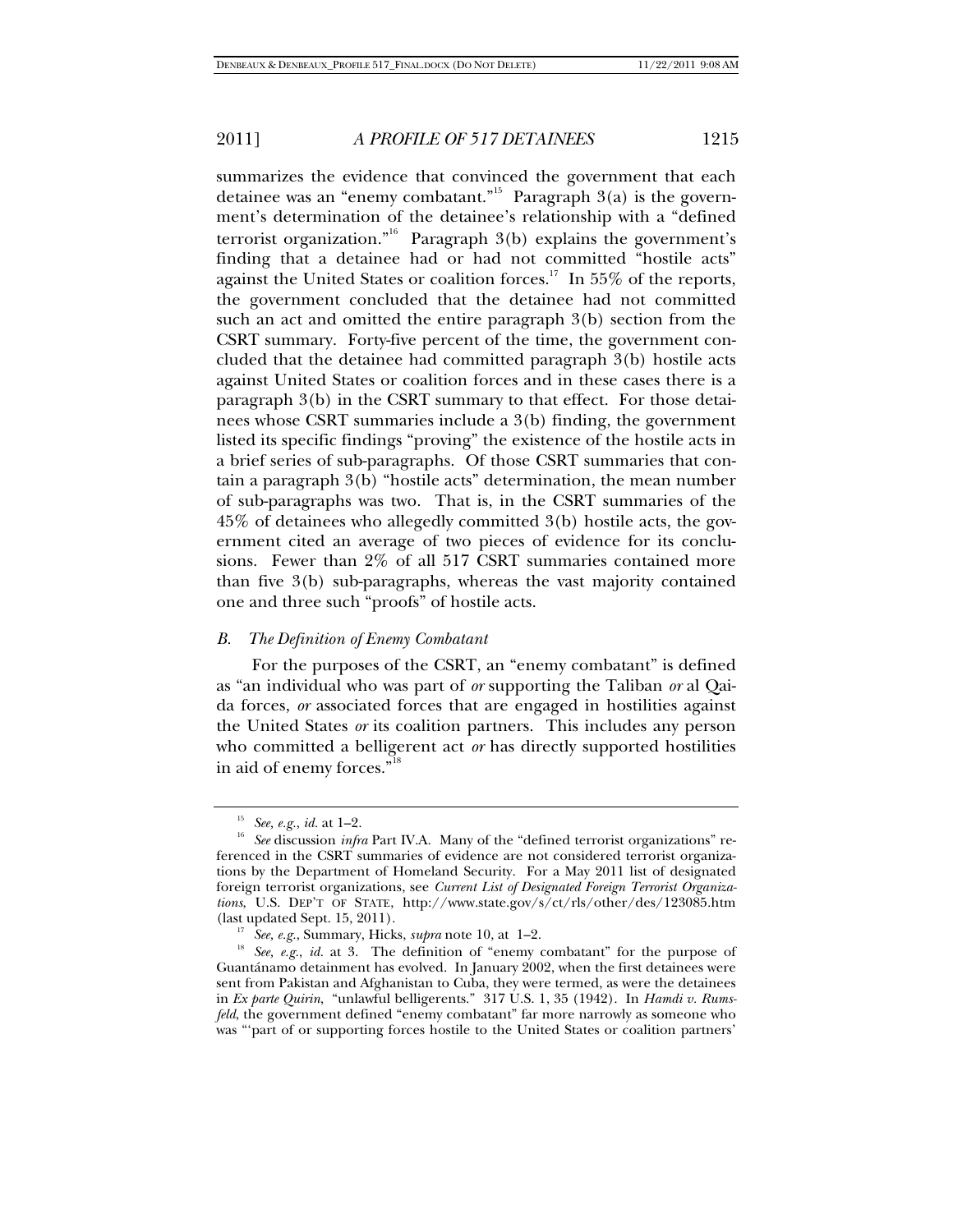This could be interpreted as requiring either that a combatant be *both* a member of a prohibited group *and* engaged in hostilities against the United States or coalition forces or, alternatively, that a combatant be *either* a member of a prohibited group *or* engaged in hostilities against the United States or coalition forces. Indeed, under this definition, one could be detained for an undefined level of "support" to groups considered hostile to the United States or its coalition forces.

#### *C. Categories of Evidence Supporting Enemy Combatant Designation*

The government divided the evidence against detainees into two sections: a paragraph 3(a), nexus with prohibited organizations, and a paragraph 3(b), participation in military operations or commission of hostile acts.19 Paragraph 3 always begins with the allegation that each detainee met all the requirements contained in the definition of paragraph  $2^{20}$ . More often than not, the government found that the detainees did not commit the alleged hostile or belligerent acts.

in Afghanistan and who 'engaged in an armed conflict against the United States' there." 542 U.S. 507, 516 (2004). Later, in response to *Rasul v. Bush*, 542 U.S. 466 (2004), the detainees were called "enemy combatants."

In February 2004, Secretary of Defense Rumsfeld said:

The circumstances in which individuals are apprehended on the battlefield can be ambiguous, as I'm sure people here can understand. This ambiguity is not only the result of the inevitable disorder of the battlefield, it is an ambiguity created by enemies who violate the laws of war by fighting in civilian clothes, by carrying multiple identification documentations, by having three, six, eight, in one case 13 different aliases. . . . Because of this ambiguity, even after enemy combatants are detained, it takes time to check stories, to resolve inconsistencies or, in some cases, even to get the detainee to provide any useful information to help resolve the circumstance.

Donald Rumsfeld, Sec'y of Def., Address to the Miami Chamber of Commerce (Feb. 13, 2004), *available at* http://transcripts.cnn.com/transcripts/0402/13/se.02.html). On August 13, 2004, Gordon England, Secretary of the Navy, and Secretary Rumsfeld's designee for the tribunal process at Guantánamo, stated that "[t]he definition of an enemy combatant is in the implementing orders, which have been passed out to everyone. But in short, it means anyone who is part of supporting the Taliban or al Qaeda forces or associated forces engaging in hostilities against the United States or our coalition partners." Gordon England, Sec'y of the Navy, Special Defense Department Briefing on Combatant Status Review Tribunals (Aug. 13, 2004), *available at* http://www.defense.gov/transcripts/transcript.aspx?transcriptid=2560.

<sup>19</sup> *See, e.g.*, Summary, Hicks, *supra* note 10, at 1. 20 *See, e.g.*, *id.*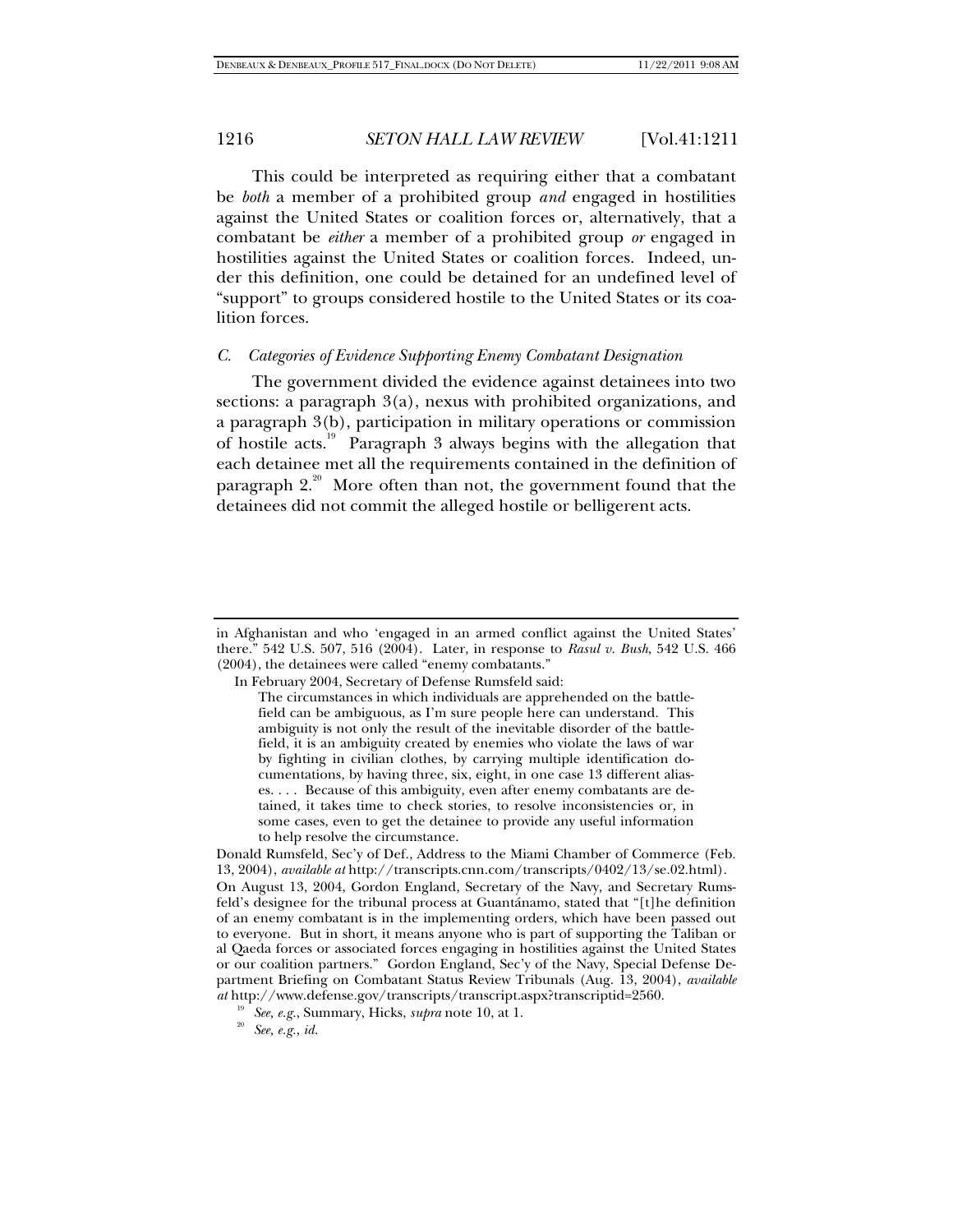- 1. Paragraph 3(a): Enemy Combatant Based on Nexus with Prohibited Organization
- a. Definition of Prohibited Organizations

The data reveal that the government divided a detainee's enemycombatant status into six distinct categories that describe the terrorist organization with which the detainee was affiliated.<sup>21</sup> A breakdown of the data based on the representation of each group is as follows:

- al Qaeda (32%)
- al Qaeda and Taliban (28%)
- Taliban (22%)
- al Qaeda or Taliban (7%)
- Unidentified Affiliation (10%)
- $\bullet$  Other (1\%)

The CSRT summary of evidence provides no way to determine the difference between the "Unidentified Affiliation" and "Other" categories and no explanation as to why there are separate categories for "al Qaeda *and* Taliban" and "al Qaeda *or* Taliban." If, after four years of detention, the government was unable to determine whether a detainee was affiliated with either al Qaeda or the Taliban, then it is reasonable to conclude that the government did not have evidence of the detainee's affiliation. Under this assumption, the data reveal that 40% of the detainees were not affiliated with al Qaeda and 18% of the detainees were not affiliated with either al Qaeda or the Taliban.

b. Nexus with the Identified Organization

The data explain that the government generally ascribed to a detainee one of three degrees of connection between the detainee and the organization with which he was allegedly affiliated. The government classified detainees as either "fighters for," "members of," or "associated with" a particular terrorist organization. The data illustrate that, regardless of the group to which they were connected, by far the greatest number of prisoners were identified only as being "associated with" one group or another. The government identified a

<sup>&</sup>lt;sup>21</sup> *See e.g.*, Memorandum from OIC, CSRT on Summary of Evidence for Combatant Status Review Tribunal—Detainee Ruhani, Gholam to Pers. Representative at 1, Ruhani v. Bush, No. 05-2367 (D.D.C. Aug. 10, 2006), *available at*  http://www.dod.mil/pubs/foi/operation\_and\_plans/Detainee/csrt\_arb/publicly\_fil ed\_CSRT\_records\_1-91.pdf (Taliban); Memorandum from OIC, CSRT on Summary of Evidence for Combatant Status Review Tribunal—Wasiq, Abdul Haq to Pers. Representative at 1, Wasiq v. Bish, No. 05-2386 (D.D.C. Aug. 11, 2006), *available at*  http://www.dod.mil/pubs/foi/operation\_and\_plans/Detainee/csrt\_arb/publicly\_fil ed\_CSRT\_records\_1-91.pdf (al Qaeda and Taliban).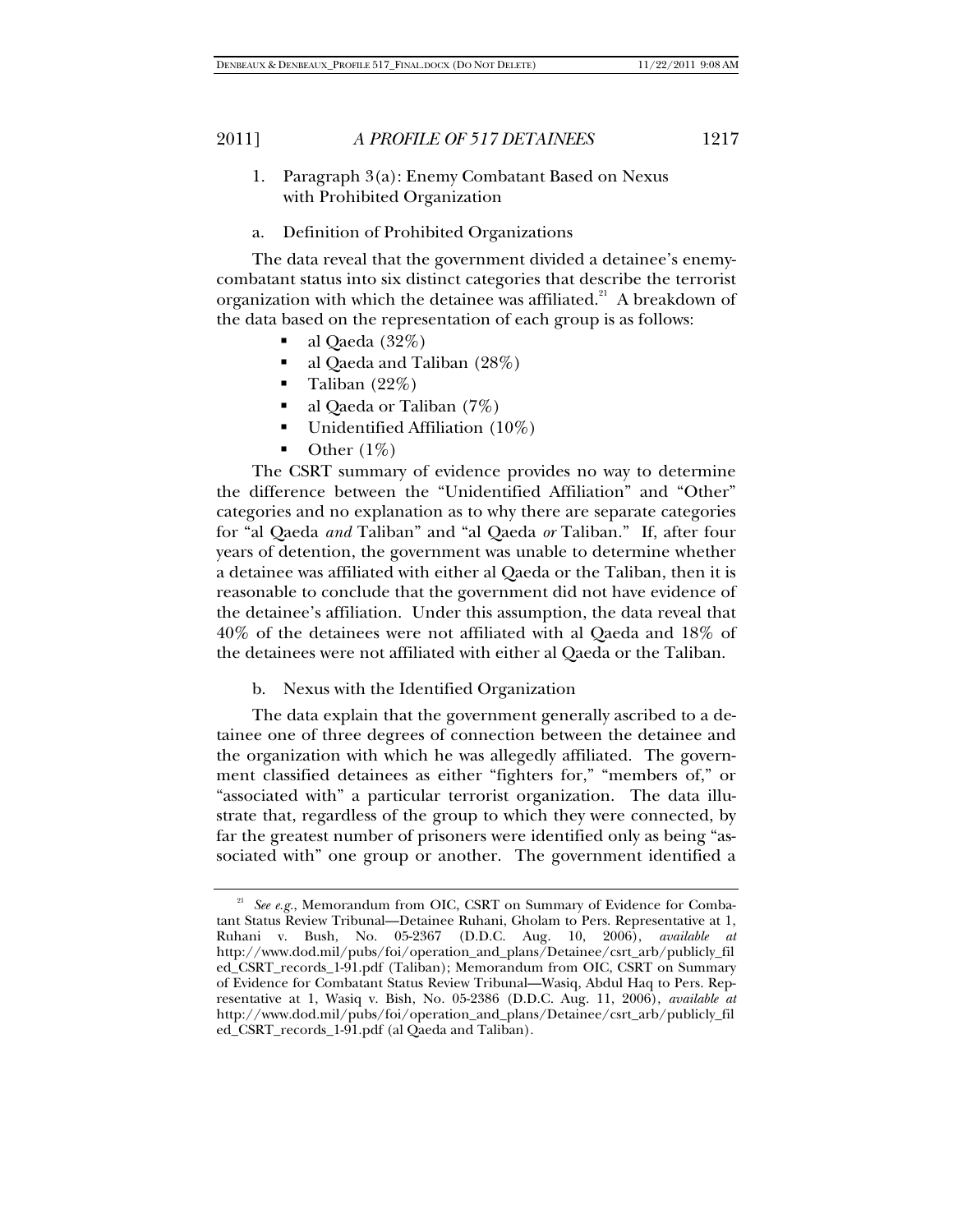much smaller percentage—30%—as "members of." Only 8% were classified as "fighters for."

The definition of "fighters for" seems to be obvious, while definitions of "members of" and "associated with" are less clear and could justify a very broad level of attenuation. According to Evan Kohlman, the government's expert on al Qaeda membership, simply being told that one had been selected as a member would qualify one as a member:

[A]l-Qaeda leaders could dispatch one of their own—someone who is not top tier  $\dots$  to recruit someone and to tell them [sic], I have been given a mandate to do this on behalf of senior al-Qaeda leaders . . . even though perhaps this individual has never sworn an official oath and this person has never been to an al-Qaeda training camp, nor have they [sic] actually met, say, Osama bin Ladin.

This expansive definition of membership in al Qaeda could thus be applied to anyone who the government believes has ever spoken to an al Qaeda member. Even under this broad framework, the government concluded that a full 60% of the detainees did not have this minimal level of contact with an al Qaeda member.

 Membership in the Taliban is different and not clearly defined. According to the government, one could be a conscripted—and therefore possibly unwilling—member of the Taliban and still be an enemy combatant.<sup>23</sup> Comparing the nexus between enemy combatants with al Qaeda and the Taliban yields a different result. The "al Qaeda only" category shows that a large percentage of detainees were "associated with" (57%) or "members of" (34%), while only  $9\%$  were "fighters for." In contrast to the "al Qaeda only" category, the "Taliban only" category showed that the government designated a significantly higher percentage of the prisoners as "members of" (48%) and "fighters for," (16%) with fewer labeled "associated with" (36%). Moreover, 78% of the prisoners identified as both "al Qaeda and Taliban" were merely "associated with," 19% were "members of," and 3% were "fighters for." When the government could not specifically identify a detainee as a member of either al Qaeda or the Taliban, the degree of connection attributed to such detainees seems tenuous.

<sup>&</sup>lt;sup>22</sup> Transcript of Record at 113, United States v. Paracha, No. 03-cr-01197 (S.D.N.Y. Nov. 9, 2005). 23 *See*, *e.g.*, Unclassified Summary of Basis for Tribunal Decision at 2, Al Murbati v.

Bush, 04-CV-1227 (D.D.C. Oct. 12, 2004)[hereinafter Summary, Al Murbati], *available* at the attention  $\alpha$  at the attention  $\alpha$  at the attention  $\alpha$  at the attention  $\alpha$ 

http://www.dod.mil/pubs/foi/operation\_and\_plans/Detainee/csrt\_arb/publicly\_fil ed\_CSRT\_records\_444-565.pdf.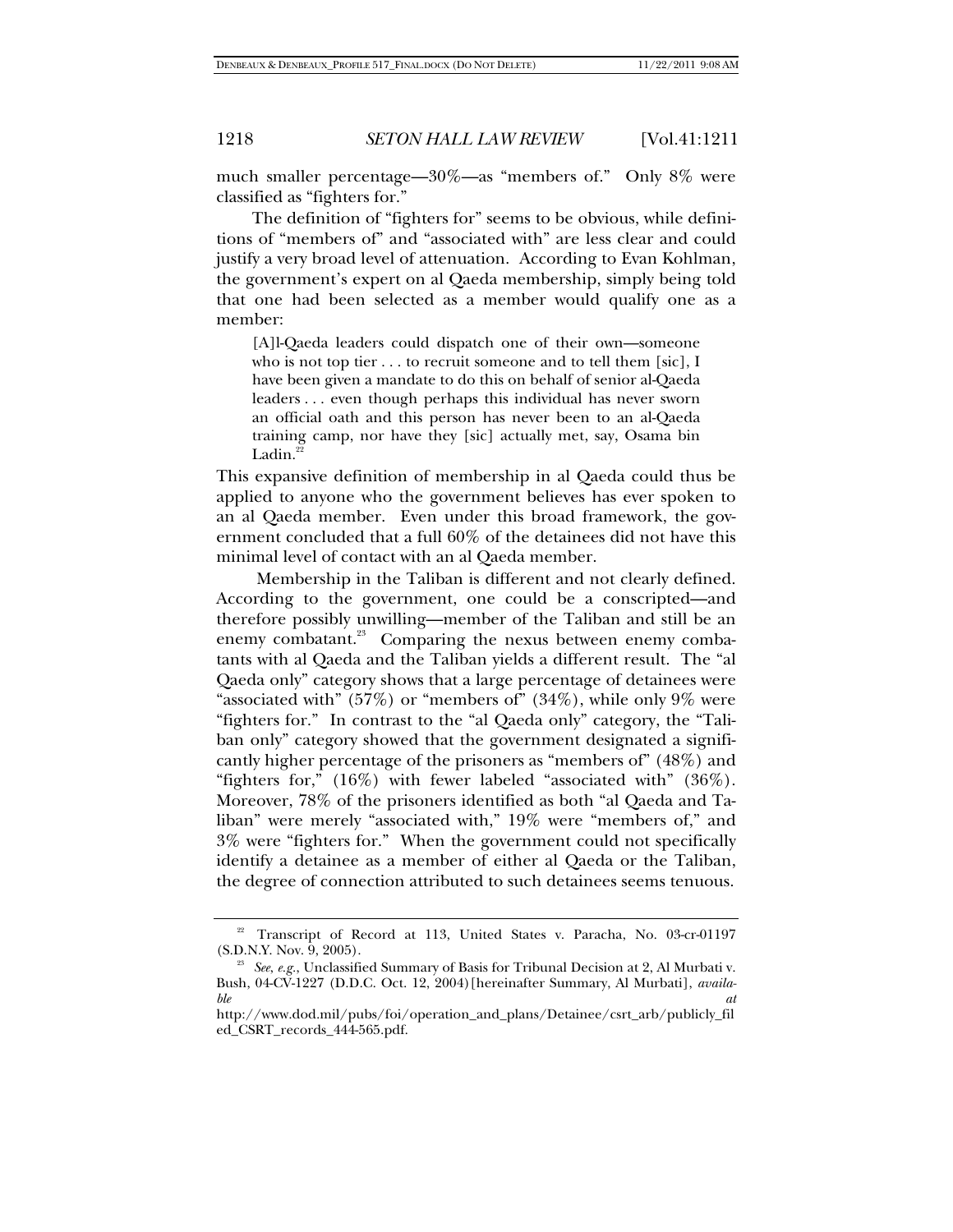The government's summaries of evidence recognize that more often than not members of the Taliban were not members of al Qaeda. The government categorized more than 54% of the detainees as exclusively members of al Qaeda or exclusively members of the Taliban, and only 28% of the detainees as members of both. The data provided no explanation for the explicit distinction between those persons identified as being connected to "al Qaeda *and* the Taliban" as opposed to "al Qaeda *or* the Taliban."

2. Paragraph 3(b): The Government's Findings on Detainees' 3(b) Hostile Acts Against the United States or Coalition Forces

Although the government's public position was that these detainees were "the worst of the worst,"<sup>24</sup> the data demonstrate that the government had already concluded that a majority of those who continued to be detained at Guantánamo had no history of any 3(b) hostile acts against the United States or its allies. According to the government, fewer than half of the detainees engaged in 3(b) hostile acts against the United States or any members of its coalition. This is true even though the government's definition of a 3(b) hostile act was not demanding. For example, the government determined that the following evidence was sufficient to constitute a 3(b) hostile act:

The detainee participated in military operations against the United States and its coalition partners.

1. The detainee fled, along with others, when the United States' forces bombed their camp.

2. The detainee was captured in Pakistan, along with other Uighur fighters. $25$ 

Cross-analyzing the paragraph 3(a) and 3(b) data shows that individuals in some groups were less likely to have committed hostile acts than those in others. In the "al Qaeda *or* Taliban" group, for example, 71% of the detainees had *not* been found to have committed any hostile act. Of the "other" detainees, the 18% whose 3(a) nexus was either "Unidentified Affiliation," "al Qaeda or Taliban," or "Other," only 24% were determined to have committed a 3(b) hostile act.

It is possible that the less clear the government's characterization of a detainee's affiliation with a prohibited group was, the less

<sup>&</sup>lt;sup>24</sup> See Margulies, *supra* note 3.<br><sup>25</sup> Memorandum from OIC, CSRT on Summary of Evidence for Combatant Status Review Tribunal—Abbas, Yusef to Pers. Representative [hereinafter, Abbas, Summary], *available at* http://www.dod.mil/pubs/foi/ operation\_and\_plans/Detainee/csrt\_arb/000300-000399.pdf.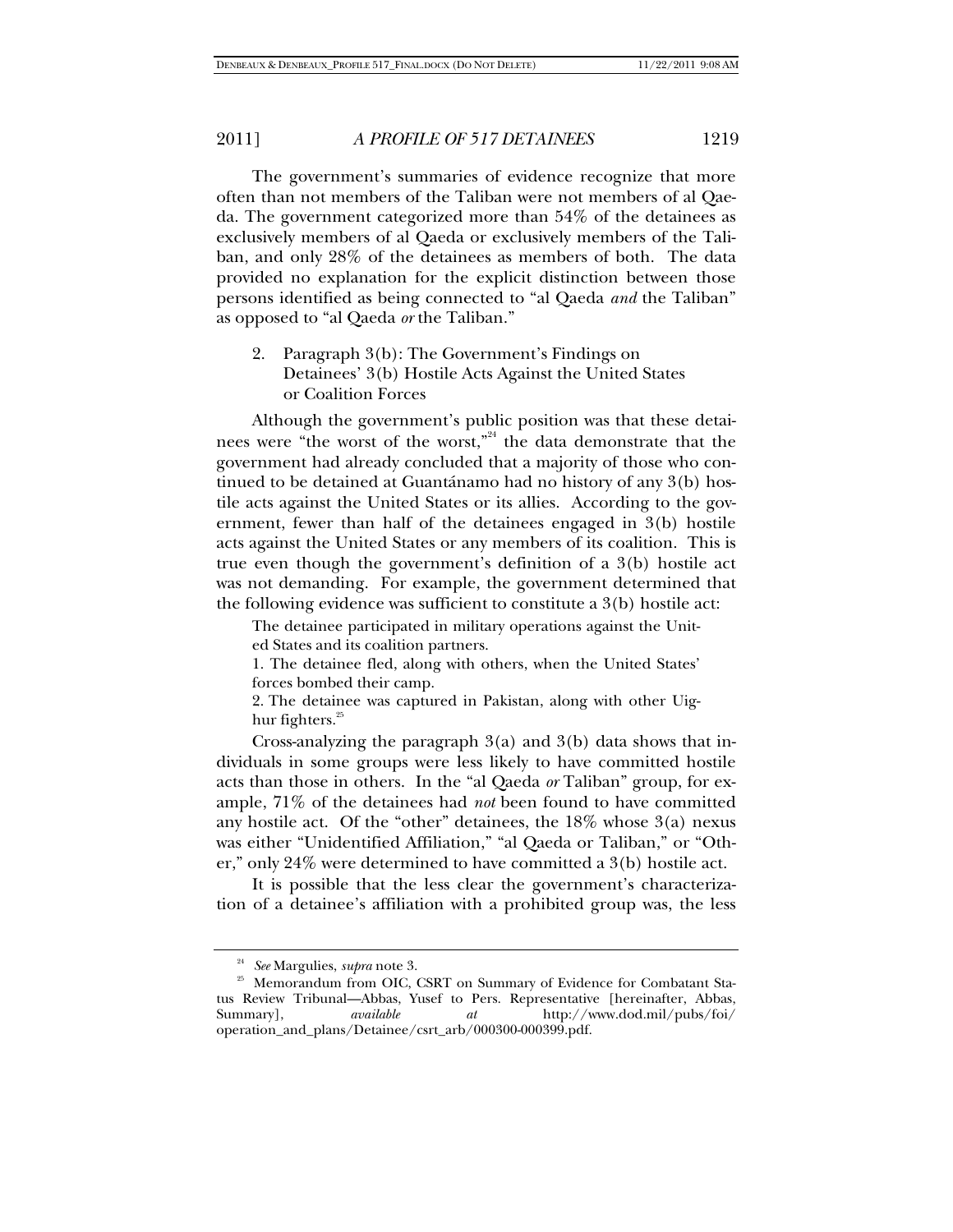likely the detainee was to have committed a hostile act. This is particularly notable because the percentage of detainees whom the government could not clearly connect to a prohibited group was so  $\text{large.}^{26}$ 

The same pattern holds true when the degree of connection between the detainee and the affiliated group lessens: 32% of the detainees were designated exclusively as "al Qaeda" and 57% of those detainees were described as "associated with" al Qaeda. Of those 57% who are merely "associated with" al Qaeda, 72% had not committed 3(b) hostile acts. Thus, the data illustrate that not only were the majority of the al Qaeda detainees merely "associated with" al Qaeda, but also that the government concluded that a substantial number of those detainees did not commit 3(b) hostile acts.

## IV. THE GOVERNMENT'S EVIDENCE THAT THE DETAINEES WERE ENEMY **COMBATANTS**

The data provide at least some answers to two important questions: How was the evidence of the detainees' enemy-combatant status obtained? And, what evidence did the government have as to the detainees' commission of 3(b) violations?

Pakistan was the source of at least 36% of all detainees, and the Afghanistan Northern Alliance was the source of at least 11%. The pervasiveness of Pakistani involvement is made clear by the fact that of the 56% of detainees whose captor was identified, 66% were captured in Pakistan or by Pakistani authorities. Thus, if 66% of the unknown 44% were also captured in Pakistan, the total number of detainees captured in Pakistan or by Pakistani authorities would be 66%.

Since the government presumably knew which detainees were captured by U.S. forces, it is safe to assume that those whose captors were not known were captured by some third party. The conclusion drawn from the government's evidence is that 93% of the detainees were *not* apprehended by U.S. forces. Hopefully, in assessing the "enemy combatant" status of such detainees, the government appropriately addressed the reliability of information provided by the third parties who turned over detainees; yet the data provides no assurances that the government employed any proper safeguards against mistaken identification.

<sup>&</sup>lt;sup>26</sup> The "Others"—accounting for 18% of the total—is comprised of "al Qaeda or Taliban" (7%), Unidentified Affiliation" (10%), and "Other" (1%).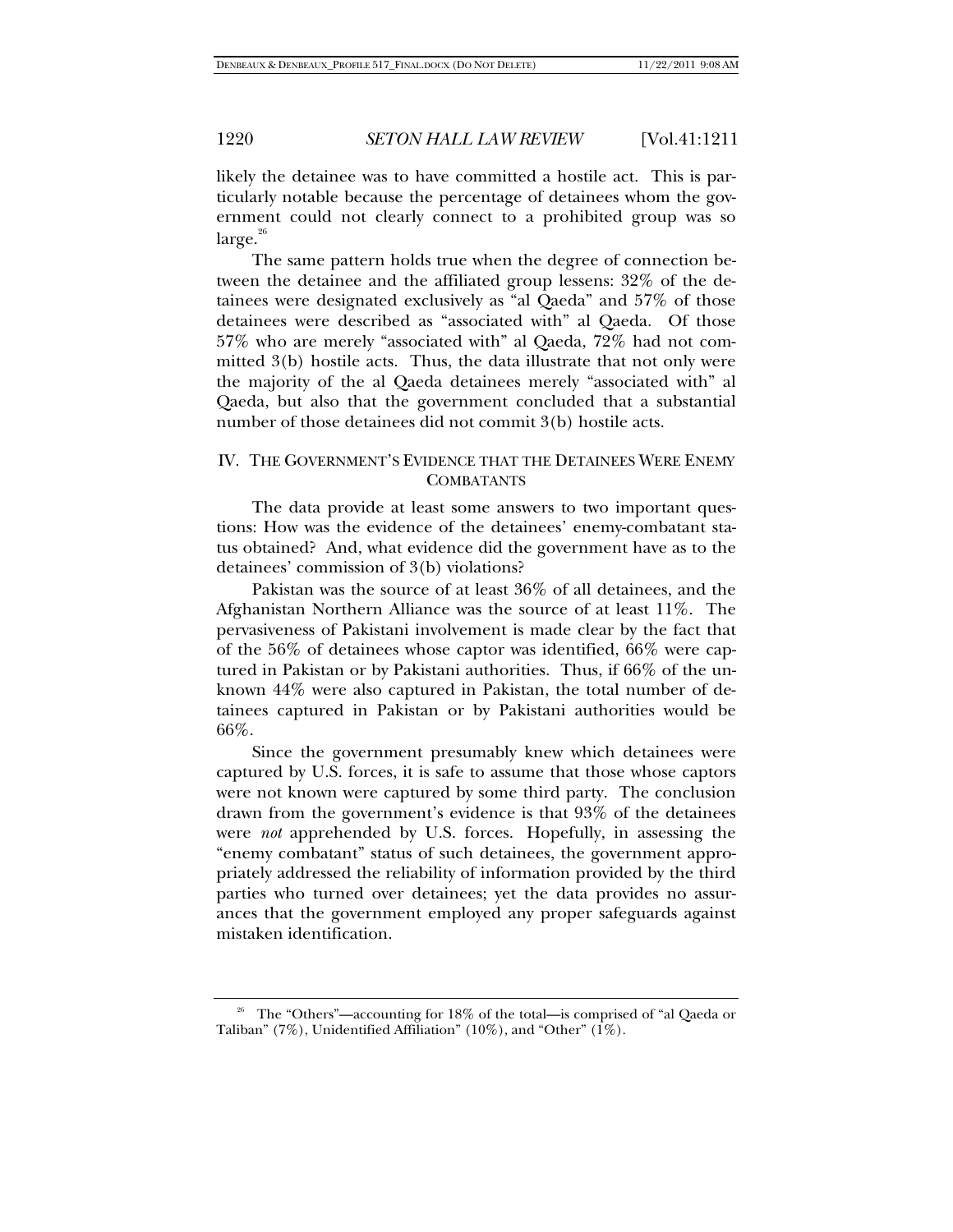The U.S. government promised—and presumably paid—large sums of money for the capture of persons identified as enemy combatants in Afghanistan and Pakistan. One representative flyer, distributed in Afghanistan, stated:

Get wealth and power beyond your dreams . . . . You can receive millions of dollars helping the Anti-Taliban Force catch al-Qaeda and Taliban murderers. This is enough money to take care of your family, your village, your tribe for the rest of your life—pay for livestock and doctors and school books and housing for all your people.<sup>27</sup>

Bounty hunters or reward seekers handed people over to American or Northern Alliance soldiers in the field, often disappearing soon after; $28$ <sup>28</sup> as a result, there was little opportunity in the field to verify the story of an individual who presented the detainee in order to receive the bounty award. Where that story constitutes the sole basis for an individual's detention at Guantánamo, there would be limited ability by either the government to corroborate or by a detainee to successfully refute such an allegation.

One example of the government finding detainees to be enemy combatants based on information from bounty hunters was the capture of the Uighurs. In the Uighurs' case, there was little doubt that the government paid bounties for the capture and detainment of individuals who were not enemy combatants.<sup>29</sup> At the time when this Report was written, the Uighurs had yet to be released. $30^\circ$ 

The government's evidence against some of the detainees was formidable. In those cases, the government's evidence portrayed the detainees as powerful, dangerous, and knowledgeable men who enjoyed positions of considerable power within the terrorist organizations. The evidence against them was concrete and plausible. The evidence provided for most of the detainees, however, was far less convincing.

The summaries of evidence against this small number of detainees indicated that they played important roles in al Qaeda. This

<sup>&</sup>lt;sup>27</sup> Herbert A. Friedman, *Psychological Operations in Afghanistan*, AFG. PSYOP<br>LEAFLET, http://www.psywarrior.com/Herbafghan02.html (last visited Oct. 5, 2011).

<sup>&</sup>lt;sup>28</sup> See, e.g., Jonathan Mahler, *The Bush Administration vs. Salim Hamdan*, N.Y. TIMES, Jan. 8, 2006, § 6 (Magazine), at 44.

<sup>&</sup>lt;sup>29</sup> Josh White & Robin Wright, *Detainee Cleared for Release is in Limbo at Guantana-*<br>mo, WASH. POST, Dec. 15, 2005, at A9.

<sup>&</sup>lt;sup>30</sup> Currently, there are only five remaining Uighurs detained at Guantánamo. Editorial, *Every Zone*, WASH. POST, May 24, 2011, at A20 ("[T]he five remaining Chinese Uighurs, have been cleared for release but cannot be returned to their home country for fear of mistreatment.").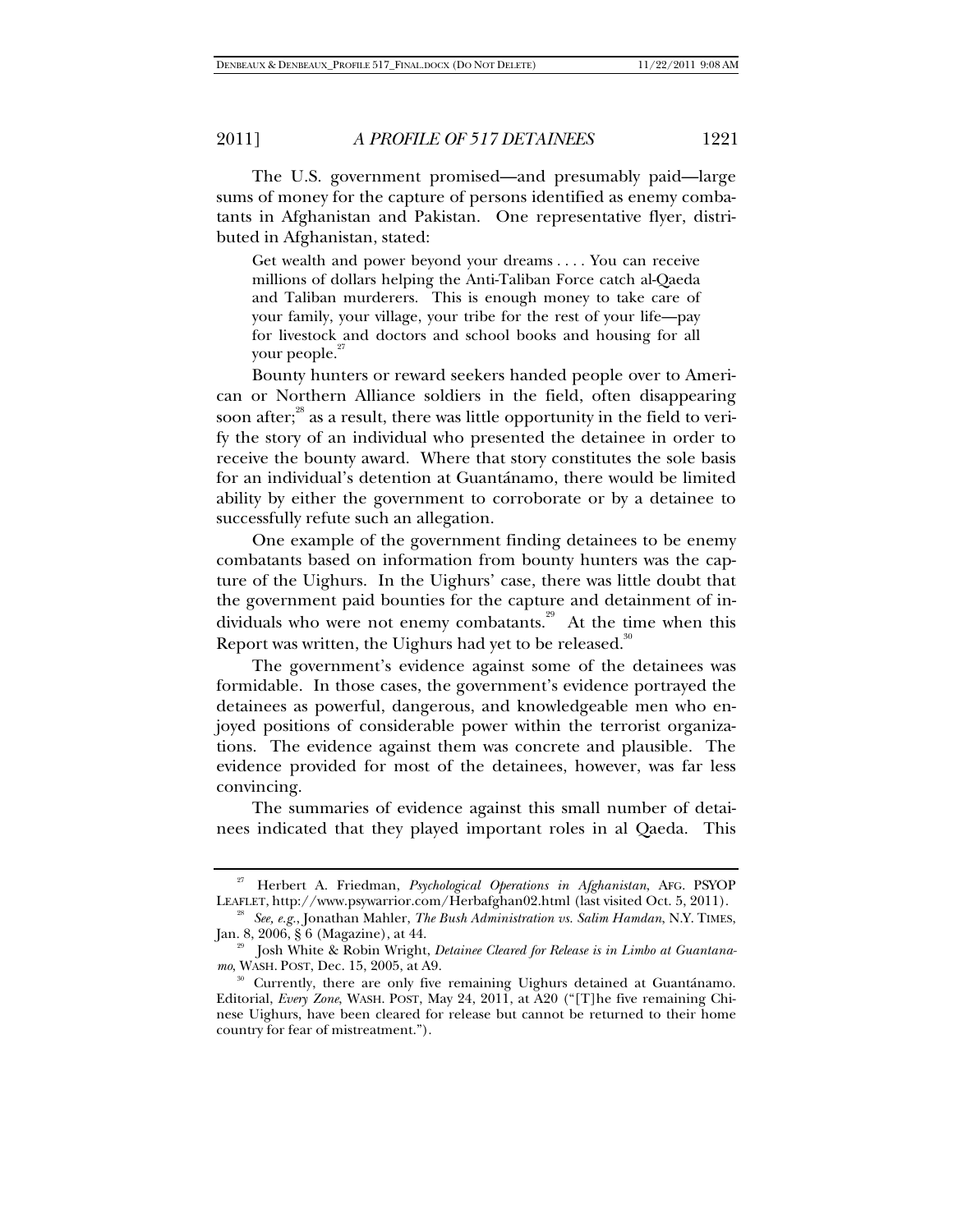evidence, on its face, seems reliable. For instance, the government found that 11% of the detainees met with Osama bin Laden. Other examples included:

- a detainee who allegedly drove a rocket launcher to combat against the Northern Alliance; $31$
- a detainee who held a high-ranking position in the Taliban and who tortured, maimed, and murdered Afghan nationals held in Taliban jails;<sup>32</sup>
- a detainee who was present and participated in al Qaeda meetings discussing the September 11, 2001, attacks before they occurred;<sup>3</sup>
- a detainee who produced al Qaeda propaganda, including the video commemorating the U.S.S. Cole attack; $34$
- a detainee who was a senior al Qaeda lieutenant;<sup>35</sup>
- eleven detainees who swore an oath to Osama Bin La $den.<sup>36</sup>$

The examples above are atypical of the CSRT summaries. The government's evidence alleged that only a few detainees were ever ac-

<sup>&</sup>lt;sup>31</sup> See, Memorandum from Recorder on Summary of Evidence for Combatant Status Review Tribunal—Sayaf al Habiri to Pers. Representative, Mishal Awad, *available at* http://www.dod.mil/pubs/foi/operation\_and\_plans/Detainee/csrt\_arb/000201-

See, Memorandum from OIC, CSRT on Summary of Evidence for Combatant Status Review Tribunal—Rahman, Shed Abdur to Pers. Representative (Sept. 4, 2004), at 2004), *available at*  http://www.dod.mil/pubs/foi/operation\_and\_plans/Detainee/csrt\_arb/000500-

<sup>000599.</sup>pdf. 33 *See*, Memorandum from Recorder on Summary of Evidence for Combatant Sta-

tus Review Tribunal—Al Zahri, Abdul al Rahman to Pers. Representative (Aug. 8, 2004), at 2004), *available at*  http://www.dod.mil/pubs/foi/operation\_and\_plans/Detainee/csrt\_arb/000400-

<sup>000499.</sup>pdf. 34 *See*, Memorandum from OIC, CSRT on Summary of Evidence for Combatant Status Review Tribunal—Al Mishad, Sharif Fati Ali to Pers. Representative (Dec. 8,

<sup>2004),</sup> *available at*  http://www.dod.mil/pubs/foi/operation\_and\_plans/Detainee/csrt\_arb/000101-

<sup>000200.</sup>pdf. 35 *See*, Memorandum from OIC, CSRT on Summary of Evidence for Combatant Status Review Tribunal—Husayn, Zayn Al Abidin Muhammad [Abu Zabayadah] to Pers. Representative (Mar. 19, 2007), *available at* http://www.dod.mil/pubs/foi/operation\_and\_plans/Detainee/csrt\_arb/000784-

<sup>000819.</sup>pdf. 36 *See, e.g.*, Memorandum from OIC, CSRT on Summary of Evidence for Combatant Status Review Tribunal—Detainee Al Bahlul, Ali Hamza Ahmed Suleiman to<br>Pers. Representative (Sept. 7, 2004), *available at* Pers. Representative(Sept. 7, 2004), *available at*  http://www.dod.mil/pubs/foi/operation\_and\_plans/Detainee/csrt\_arb/000001- 000100.pdf.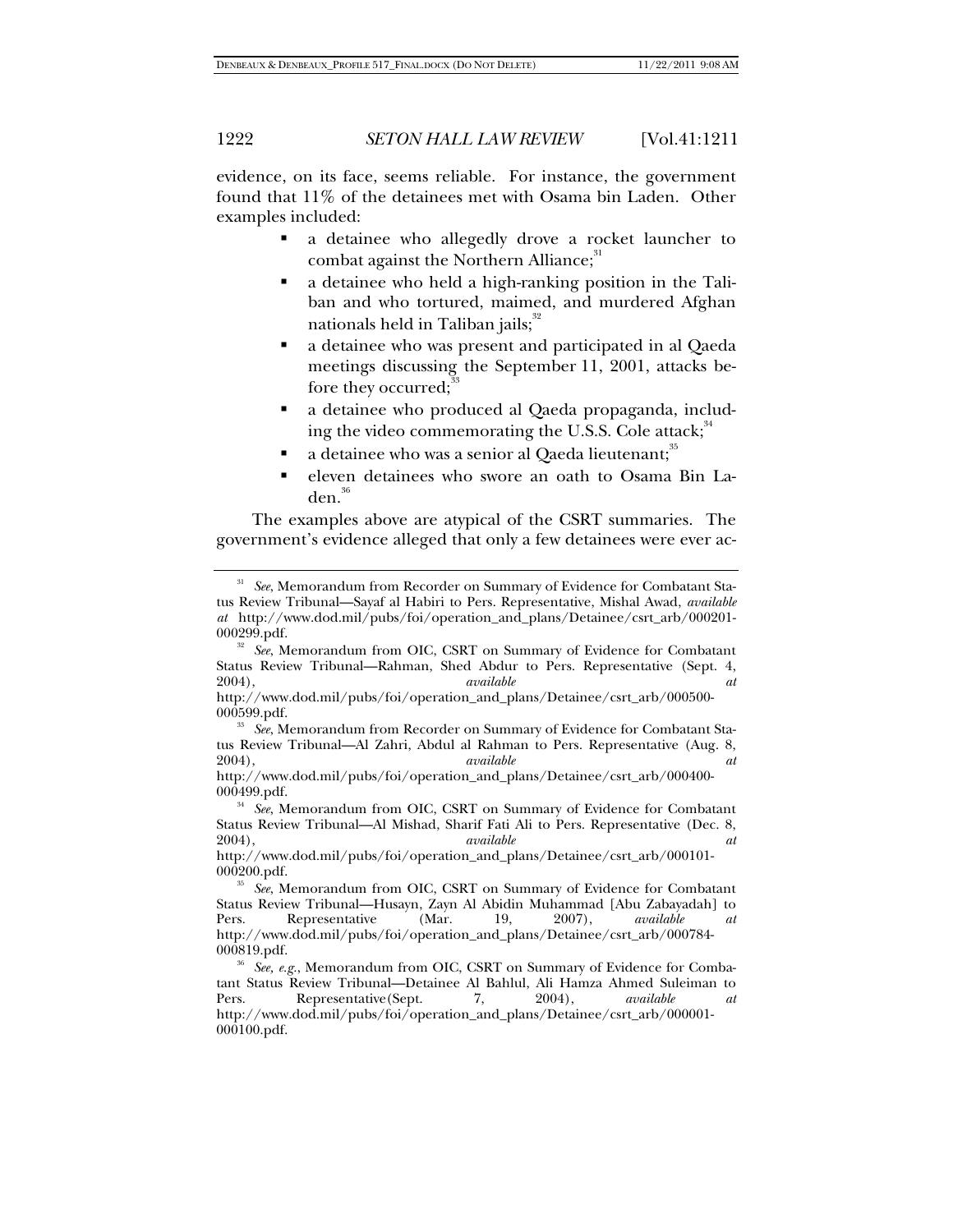tually engaged in activities for al Qaeda or the Taliban. The eleven detainees who swore an oath to Osama Bin Laden, for example, were only a fraction of the total number of the detainees at Guantánamo.

The Taliban was a different story. The Taliban was a religious state that demanded the most extreme compliance of all of its citizens and, as such, controlled all aspects of their lives through pervasive governmental and religious operation. $37$  Under Mullah Omar, the leader of the Taliban and Afghanistan's de facto head of state from 1996 to 2001, there were eleven governors and various ministers who dealt with issues such as permitting journalists to travel and overseeing the dealings between the Taliban and non-governmental organizations in Afghanistan for United Nations aid projects.<sup>38</sup> By 1997, all international "aid projects had to receive clearance not just from the relevant ministry, but also from the ministries of Interior, Public Health, Police, and the Department of the Promotion of Virtue and Prevention of Vice."<sup>39</sup> There was a Health Minister, Governor of the State Bank, an Attorney General, an Education Minister, and an Anti-Drug Control Force.<sup>40</sup> Each city had a mayor, chief of police, and senior administrators.<sup>41</sup> None of these individuals were at Guantánamo Bay. The Taliban detainees seemed to be people not responsible for actually running the country. Many of the detainees held at Guantánamo were involved with the Taliban unwillingly as conscripts or otherwise.

General conscription was the rule, not the exception, in Taliban controlled Afghanistan.<sup>42</sup> As explained, "all the warlords had used boy soldiers, some as young as 12 years old, and many were orphans with no hope of having a family, or education, or a job, except sol $diering.$ <sup>43</sup>

Just as strong evidence proves much, weak evidence suggests more. Examples of evidence that the government cited as proof that the detainees were enemy combatants included:

<sup>37</sup> *See generally* AHMED RASHID, TALIBAN: MILITANT ISLAM, OIL AND FUNDAMENTALISM IN CENTRAL ASIA (2001).<br><sup>38</sup> *Id.* at 99.<br><sup>39</sup> *Id.* at 114.<br><sup>40</sup> *Id.* 

<sup>41</sup> *Id.*

<sup>42</sup> *Id.* at 100. 43 RASHID, *supra* note 37, at 109.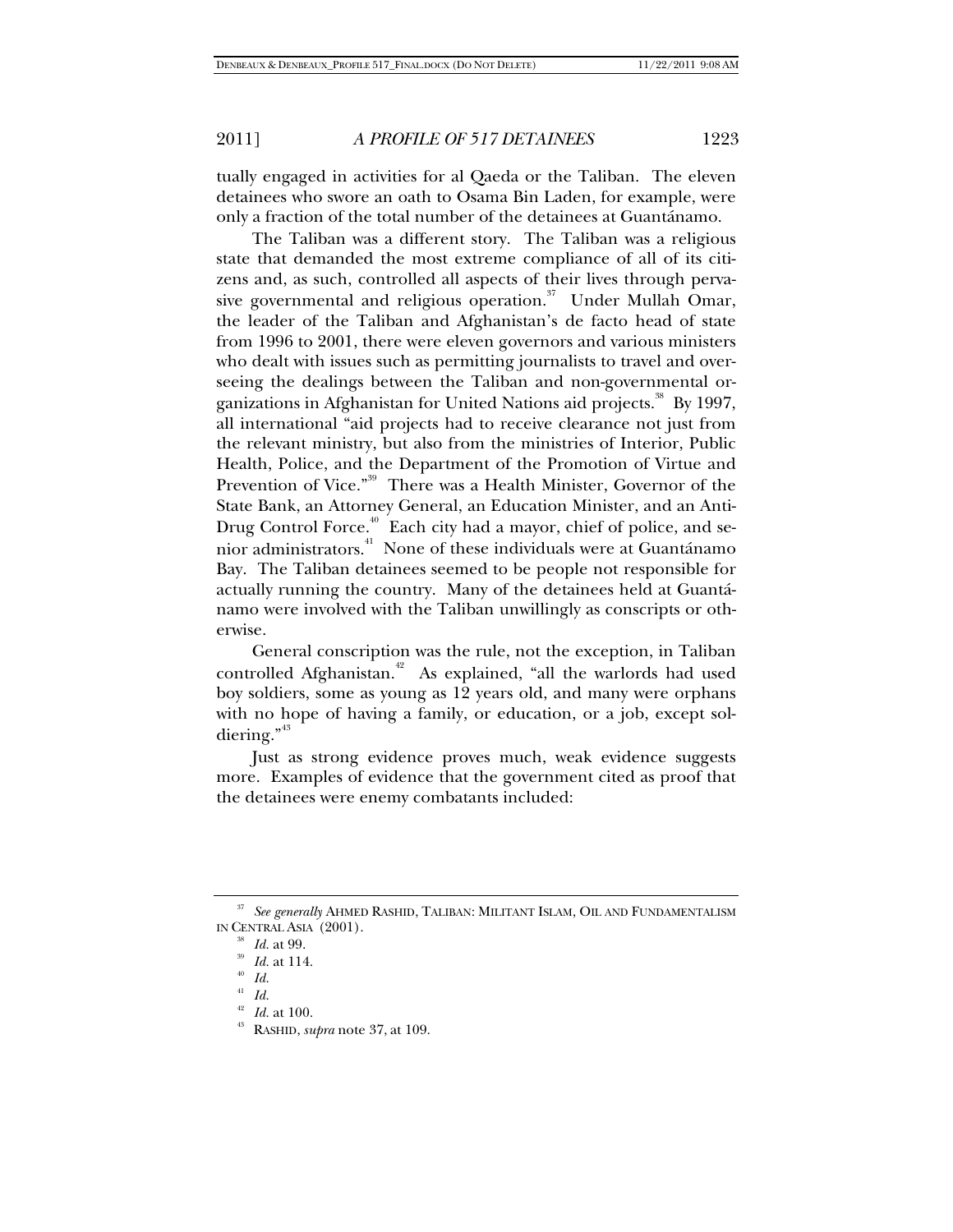- associations with unnamed and unidentified individuals or organizations;<sup>44</sup>
- associations with organizations, the members of which would be allowed into the United States by the Department of Homeland Security;<sup>45</sup>
- possession of rifles; $46$
- use of a guest house; $17$
- possession of Casio watches; and<sup>48</sup>
- wearing olive drab clothing.<sup>4</sup>

The following is an example of the entire publically available record for a detainee who was conscripted into the Taliban:

a. Detainee is associated with the Taliban

1. The detainee indicates that he was conscripted into the Taliban.

b. Detainee engaged in hostilities against the U.S. or its coalition partners.

<sup>44</sup> *See, e.g.*, Memorandum from OIC, CSRT on Summary of Evidence for Combatant Status Review Tribunal—Shalehove, Maroof, Saleemovich to Pers. Representa-<br>tive (Dec. 8, 2005), *available at* tive (Dec. 8, 2005), *available at*  http://www.dod.mil/pubs/foi/operation\_and\_plans/Detainee/csrt\_arb/000201-

<sup>000299.</sup>pdf. 45 *See, e.g.*, Memorandum from OIC, CSRT on Summary of Evidence for Combatant Status Review Tribunal—Amin, Omar Rajab to Pers. Representative (Sept 22, 2004),  $available$ 2004), *available at*  http://www.dod.mil/pubs/foi/operation\_and\_plans/Detainee/csrt\_arb/000001-

<sup>000100.</sup>pdf. 46 *See, e.g.*, Memorandum from OIC, CSRT on Summary of Evidence for Combatant Status Review Tribunal—Ami, Shakir Abdurahim Mohamed to Pers. Representa-<br>tive (Nov. 19, 2004), *available at* tive (Nov. 19, 2004), *available at*  http://www.dod.mil/pubs/foi/operation\_and\_plans/Detainee/csrt\_arb/000201-

<sup>000299.</sup>pdf. 47 *See, e.g.*, Memorandum from OIC, CSRT on Summary of Evidence for Combatant Status Review Tribunal—Salam, Mohammed Ahmed to Pers. Representative (Oct. 24, 2004), *available at*  http://www.dod.mil/pubs/foi/operation\_and\_plans/Detainee/csrt\_arb/000500- 000599.pdf.

See, e.g., Memorandum from OIC, CSRT on Summary of Evidence for Combatant Status Review Tribunal—Sulayman, Abdul Rahman Abdul Abu Giyth to Pers.<br>Representative (Oct. 12, 2004), *available at* Representative (Oct. 12, 2004), *available at*  http://www.dod.mil/pubs/foi/operation\_and\_plans/Detainee/csrt\_arb/000201- 000299.pdf. 49 *See, e.g.*, Memorandum from OIC, CSRT on Summary of Evidence for Comba-

tant Status Review Tribunal—Yar, Kushky to Pers. Representative (Nov. 10, 2004),<br>available  $\frac{at}{dt}$ *available at* 

http://www.dod.mil/pubs/foi/operation\_and\_plans/Detainee/csrt\_arb/000600- 000699.pdf.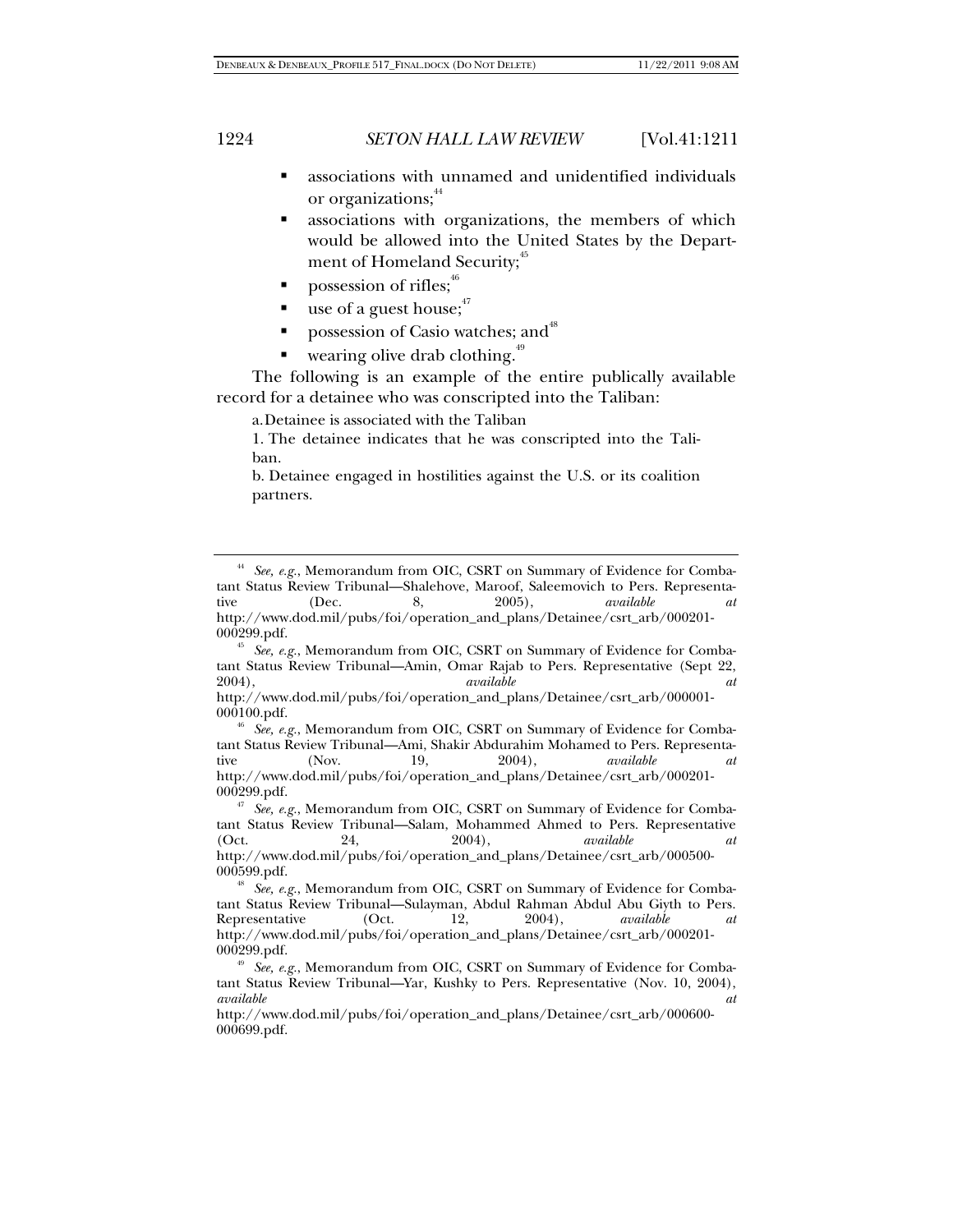1. The detainee admits he was a cook's assistant for Taliban forces

in Narim, Afghanistan under the command of Haji Mullah Baki.

2. Detainee fled from Narim to Kabul during the Northern Alliance attack and surrendered to the Northern Alliance.

The government classified other detainees as enemy combatants because of their association with unnamed individuals. A typical example of such evidence is the following:

- 1. The detainee is associated with forces that are engaged in hostilities against the United States and its coalition partners:
- 2. The detainee voluntarily traveled from Saudi Arabia to Afghanistan in November 2001.
- 3. The detainee traveled and shared hotel rooms with an Afghani.
- 4. The Afghani that the detainee traveled with is a member of the Taliban Government.
- 5. The detainee was captured on December 10, 2001, on the border of Pakistan and Afghanistan.<sup>51</sup>

The government deemed some of these detainees enemy combatants based on their association with identified organizations that the Department of Homeland Security (DHS) did not prohibit from entering the United States. In analyzing the charges against the detainees, the Combatant Status Review Board identified seventy-four organizations that were used to demonstrate links between the detainees and al Qaeda or the Taliban. These seventy-four organizations were compared to the list of Foreign Terrorist Organizations in the Terrorist Organization Reference Guide ("Reference Guide") of the U.S. Department of Homeland Security, U.S. Customs and Border Protection, and the Office of Border Patrol.<sup>52</sup> The DHS published the Reference Guide in January 2004, which was the same year in which the charges were filed against the detainees. According to the Reference Guide, the purpose of the list is "to provide the Field with a who's who in terrorism."<sup>53</sup> Those seventy-four foreign terrorist organizations are classified in two groups: thirty-six "designated foreign

<sup>&</sup>lt;sup>50</sup> Summary, Al Murbati, *supra* note 23, at 2.<br><sup>51</sup> *See, e.g.*, Memorandum from OIC, CSRT on Summary of Evidence for Combatant Status Review Tribunal—Al Rushaydan, Abdallah Ibrahim to Pers. Representa-<br>tive (Oct. 7, 2004), available at tive (Oct. 7, 2004), *available at*  http://www.dod.mil/pubs/foi/operation\_and\_plans/Detainee/csrt\_arb/000300- 000399.pdf. 52 U.S. CUSTOMS AND BORDER PATROL, U.S. DEP'T OF HOMELAND SEC., TERRORIST

ORGANIZATION REFERENCE GUIDE (2004), *available at*  www.cj.msu.edu/~outreach/wmd/terror\_reference.doc. 53 *Id.*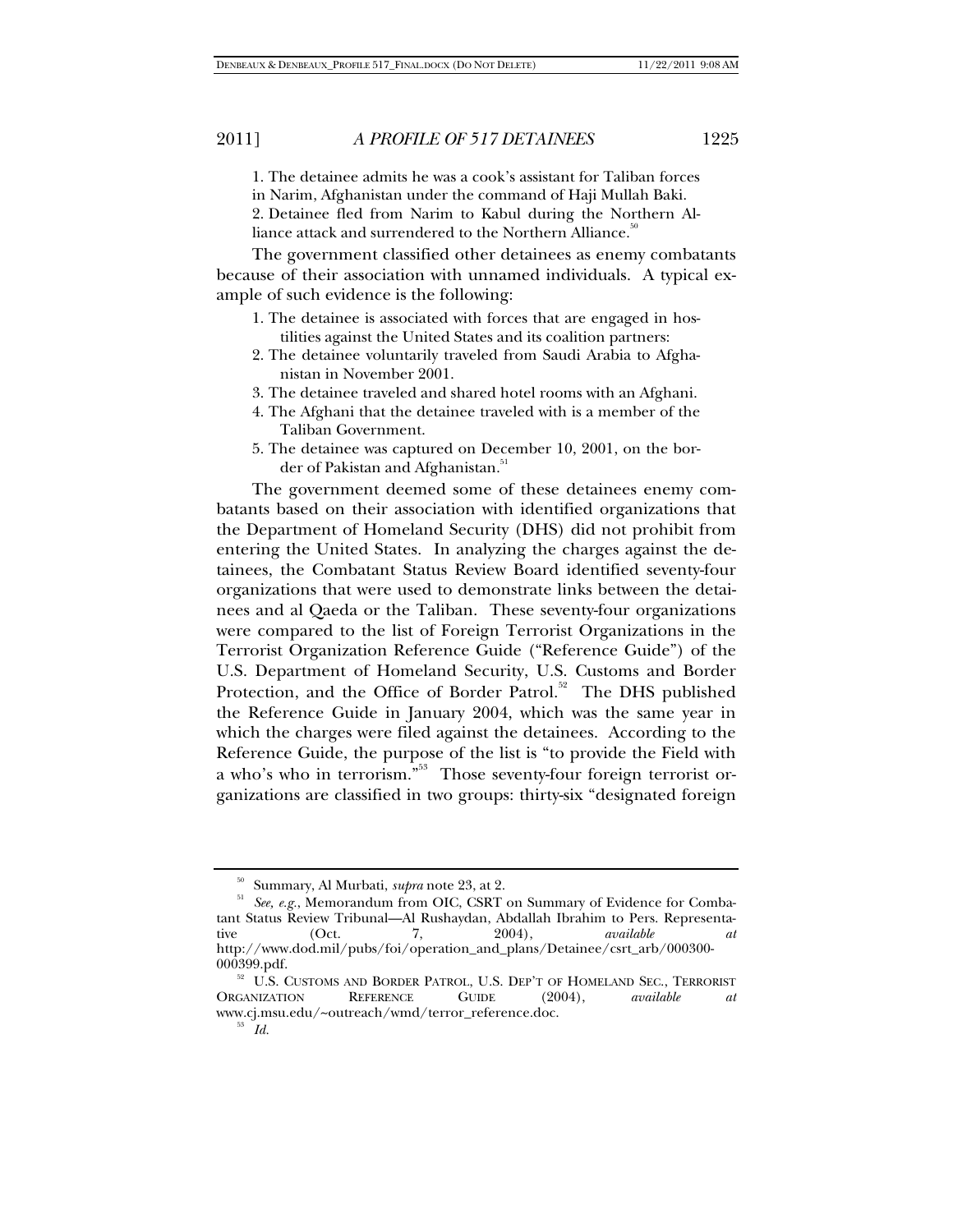terrorist organizations," as designated by the secretary of state, and thirty-eight "other terrorist groups," compiled from other sources.<sup>34</sup>

Comparing the Combatant Status Review Board's list of seventyfour organizations that evidenced the detainee's link to al Qaeda and/or the Taliban, only 22% of those organizations are included in the Terrorist Organization Reference Guide. Further, the Reference Guide describes each organization, quantifies the organization's strength, locations or areas of operation, and sources of external aid. Based on these descriptions of the organizations, only 11% of all organizations listed by the Combatant Status Review Board as proof of links to al Qaeda or the Taliban are identified as having *any* links to al Qaeda or the Taliban in the Terrorist Organization Reference Guide. Further, only 8% of the organizations identified by the Combatant Status Review Board even target U.S. interests abroad.

The evidence against 39% of the detainees rested in part upon the possession of Kalashnikov rifles. Possession of a rifle in Afghanistan does not distinguish a peaceful civilian from any terrorist. The "Kalashnikov culture" permeates both Afghanistan and Pakistan." As the Pakistani Mission to the United Nations noted:

Our economy has been suffering and continues to suffer because of the situation in Afghanistan. Rampant terrorism as well as the culture of drugs and guns—that we call the "Kalashnikov Culture"—tearing apart our social and political fabric—was also a direct legacy of the protracted conflict in Afghanistan.<sup>7</sup>

This was evident not merely to the Pakistani foreign minister, but also to American college students touring Afghanistan. "There is a big Kalashnikov-rifle culture in Afghanistan: . . . I was somewhat bemused when I walked into a restaurant this afternoon to find Kalashnikovs hanging in the place of coats on the rack near the entrance  $\dots$ ."<sup>57</sup>

 $\int_{55}^{54}$  *Id.* 

<sup>55</sup> Afghanistan is also the world's center for unaccounted weapons; thus, there is no exact count on the number of weapons in circulation. Arms experts have estimated that "there are at least 10 million small arms within Afghanistan." WATCHLIST ON CHILDREN AND ARMED CONFLICT, ISSUE 1: AFGHANISTAN 5 (2001), *available at*  http://watchlist.org/reports/pdf/afghanistan.report.pdf. The arms flow has included Soviet weapons funneled into the country during the 1979 invasion, arms from Pakistan supplied to the Taliban, and arms from Tajikistan that equipped the Northern Alliance. *Id.* 

<sup>&</sup>lt;sup>56</sup> Shamshad Ahmad, Permanent Representative of Pak. to United Nations, Statement to the United Nations on Afg., Pakistan (Dec. 20, 2001), *available at* http://www.un.org/spanish/aboutun/organs/ga/56/verbatim/a56pv89e.pdf.

 <sup>54</sup> Barnaby Hall, *Letters from Afghanistan*, 89 DUKE MAG. 1 (2002), *available at* http://www.dukemagazine.duke.edu/dukemag/issues/111202/afghan1.html.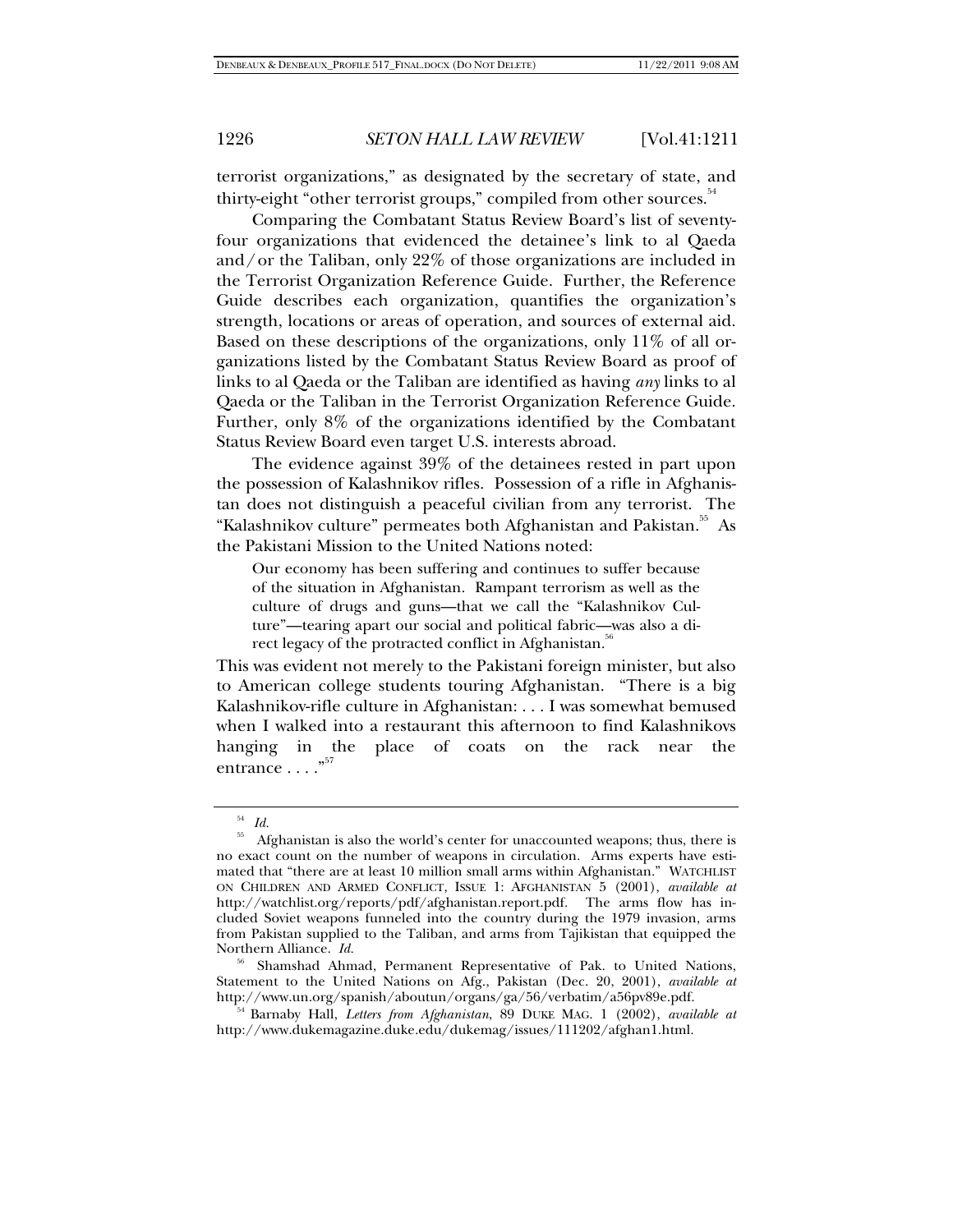The government treated one's presence at a "guest house" as evidence supporting a finding that one was an enemy combatant.<sup>88</sup> The evidence against 27% of the detainees included their residences while traveling through Afghanistan and Pakistan. But, stopping at such facilities is common for all people traveling in the area. In the region, the term "guest house" refers simply to a form of travel accommodation.59 Numerous travel and tourism agencies, such as Worldview Tours, South Travels, and Adventure Travel include overnight stays at local guest houses and rest houses on their tour package itineraries and lists of accommodations, which are marketed to western tourists.<sup>60</sup> Guest houses and rest houses typically offer budget rates and breakfast. American travel agents advise American tourists to expect to stay in guest houses in either country.

In one case, the government cited the detainee's possession of a Casio watch or the wearing of olive drab clothing as evidence that the detainee was an enemy combatant.<sup>61</sup> No basis was given to explain why such evidence makes the detainee an enemy combatant.

#### V. CONTINUED DETENTION OF NON-COMBATANTS

The most well recognized group of individuals who were held to be enemy combatants and for whom summaries of evidence were

See, e.g., Memorandum from OIC, CSRT on Summary of Evidence for Combatant Status Review Tribunal—Aleh, Ali Bin Ali to Pers. Representative (Oct. 20, 2004),  $available$ 2004), *available at* 

http://www.dod.mil/pubs/foi/operation\_and\_plans/Detainee/csrt\_arb/000500- 000599.pdf. 59 *See* Stacy Perman, *Aiding Afghanistan with Style*, BUS. WK. (June 7, 2005),

http://www.businessweek.com/smallbiz/content/jun2005/sb2005067\_5111\_sb013.h tm (describing an Afghani woman named Mahboba who hopes to open a chain of women's guest houses while gaining assistance from participation in a program sponsored by the Business Council for Peace); *see also* Paul Tough, *The Reawakening*, N.Y. TIMES, Sept. 25, 2005, § 6 (Magazine), at 98 (describing the guest houses in which the reporter and his girlfriend stayed while he explored the budding tourism indus-

<sup>&</sup>lt;sup>60</sup> See *Adventure Holiday in Pakistan: Budget Hotels and Guesthouses,*<br>SOUTHTRAVELS.COM, http://www.south http://www.south travels.com/asia/pakistan/index.html (last visited Sept. 28, 2011); *Introduction*, ADVENTURE TRAVEL, http://www.adventure-touroperator.com/main.html (last visited Sept. 28, 2011); *Services Along the Silk Road: Accommodations*, WORLDVIEW TOURS, http://www.worldviewtours.com/service/accomodation.htm (last visited Sept 28,

<sup>&</sup>lt;sup>61</sup> See Unclassified Summary of Basis for Tribunal Decision at 1, Al Edah v. Bush,<br>No. 05-280 (D.D.C. [uly 13, 2005), *available at* No. 05-280 (D.D.C. July 13, 2005), *available at*  http://www.dod.mil/pubs/foi/operation\_and\_plans/Detainee/csrt\_arb/publicly\_fil ed\_CSRT\_records\_191-236.pdf.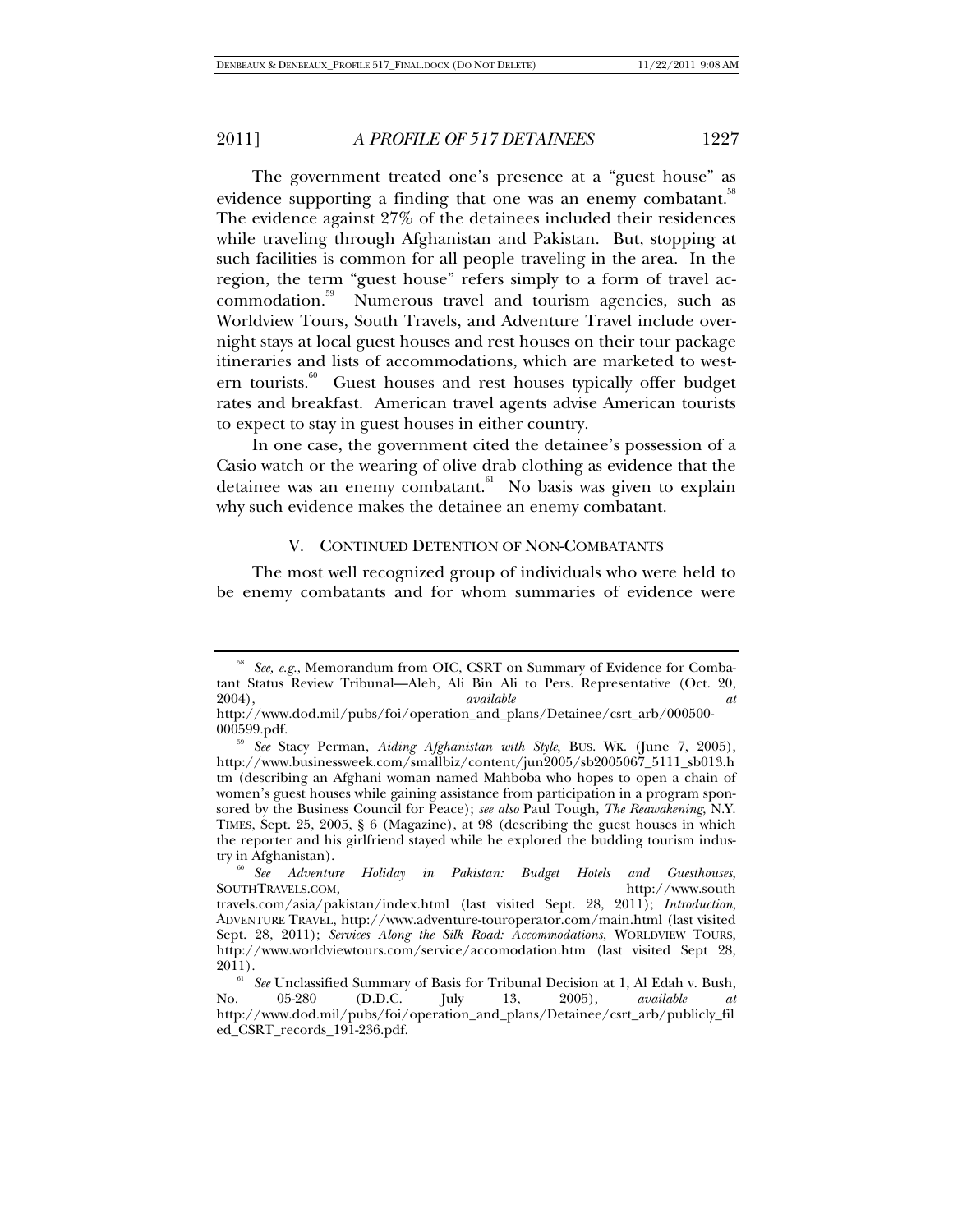available are the Uighurs.<sup>62</sup> These individuals are Chinese Muslims who fled persecution in China to neighboring countries.<sup>63</sup> The detainees then fled to Pakistan when Afghanistan came under attack by the United States after September 11, 2001. $^{64}$  The Uighurs were arrested in Pakistan and turned over to the United States.<sup>65</sup> The United States detained at least two dozen Uighurs<sup>66</sup> found in Afghanistan and Pakistan at Guantánamo Bay, Cuba. The government originally determined that these men were enemy combatants, just as the government determined for all of the other detainees. The government subsequently decided and publicly conceded that many of the Uighur detainees in Guantánamo Bay were wrongly found to be enemy combatants and should no longer be detained.<sup>6</sup>

Just how many more of the detainees were wrongly found to be enemy combatants remains to be seen. The evidence that satisfied the government that the Uighurs were enemy combatants paralleled the evidence against the other detainees—but the evidence against the Uighurs was sometimes even stronger.

The evidence against the Uighurs paralleled the evidence against the other detainees in that the Uighurs:

<sup>63</sup> *World & Nation Update: At Home*, NEWSDAY, June 5, 2008, at A33.

Uighurs, a Turkic ethnic minority of eight to twelve million people primarily located in the northwestern region of China and in some parts of Kyrgyzstan and Kazakhstan, face political and religious oppression at the hands of the Chinese government. The Congressional Human Rights Caucus of the United States House of Representatives has received several briefings on these issues, including the information that the People's Republic of China "continues to brutally suppress any peaceful political, religious, and cultural activities of Uighurs, and enforce a birth control policy that compels minority Uighur women to undergo forced abortions and sterilizations." U.S. Comm'n on Int'l Religious Freedom, Briefing for Congressional Human Rights Caucus (Feb. 20, 2006) (on file with author); *see* Robin Wright, *Chinese Detainees Are Men Without a Country*, WASH. POST, Aug. 24, 2005, at A1 (noting that in response to oppression by the Chinese government, many Uighurs fled to surrounding countries such as Afghanistan and Pakistan).

*Id.*

<sup>65</sup> *Uighur Detainee Seeks to Stay in Guantanamo—To Mind Bother*, IRISH TIMES, Sept.

<sup>29, 2009,</sup> at 12. 66 *Uighurs in Guanatanamo*, UIGHUR HUM. RTS. PROJECT, http://uhrp.org/categories/Issues/Uyghurs-in-Guantanamo/?Page=9 (last visited

 $67\,$  Since this Report's initial publication, the Uighurs' habeas petitions have been granted. *See* William Glaberson, *Judge Orders 17 Detainees at Guantánamo Freed*, N.Y. TIMES, 0ct. 0.1 7, 2008, http://www.nytimes.com/2008/10/08/washington/08detain.html. Subsequently, however, the Court of Appeals for the D.C. Circuit "unanimously overturned [the] judge's order that would have freed" the seventeen detainees. William Glaberson, *Appeals Court Stops Release of 17 Detainees in U.S.*, N.Y. TIMES, Feb. 19, 2009, at A19.